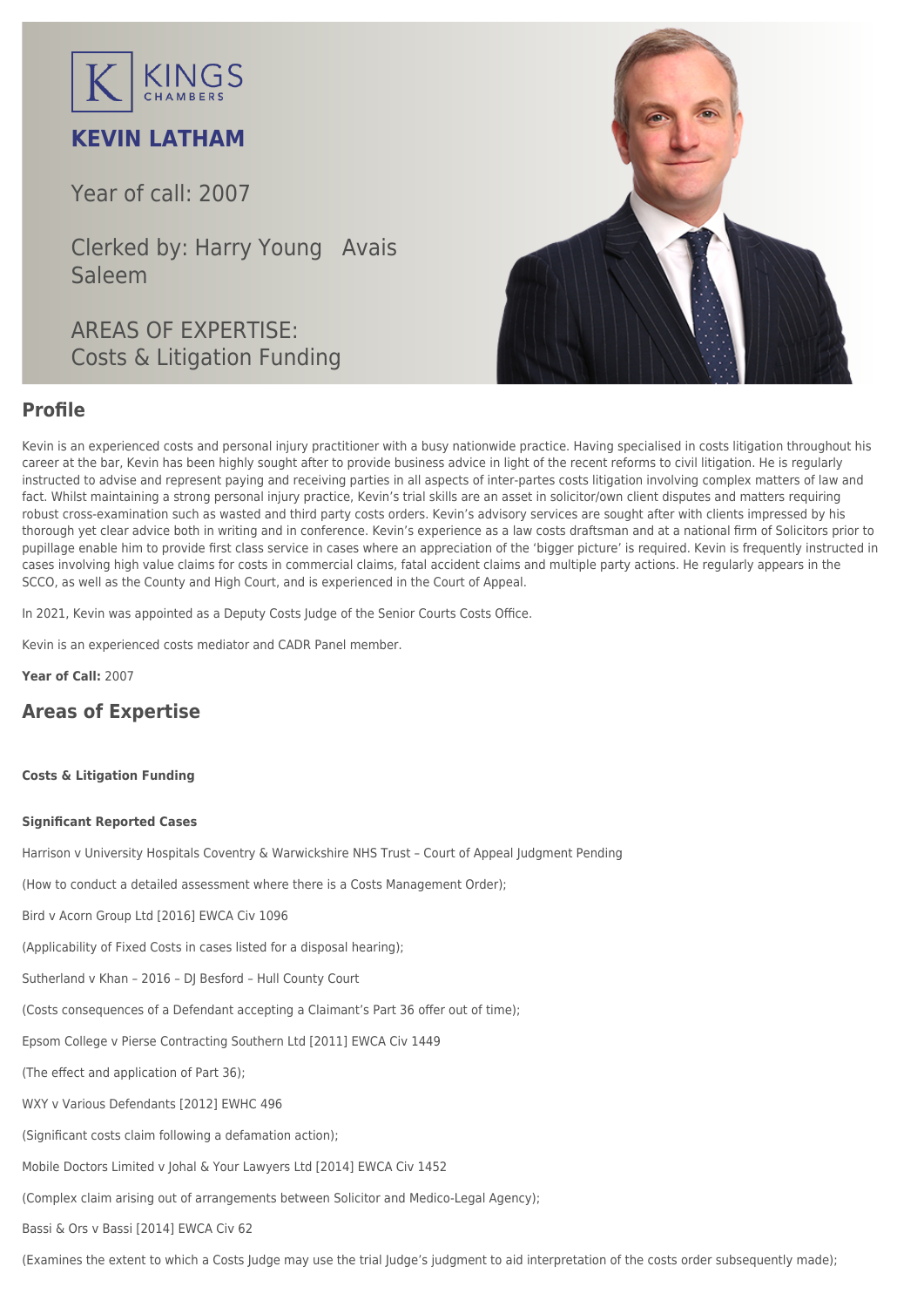## **Memberships**

#### PIBA

Northern Circuit

## **Publications**

"Following Protocol" Personal Injury Law Journal P.I.L.J. (2010) No.86 June Pages 9-14 (An article highlighting the salient factors of the new RTA Protocol).

## **Recommendations**

#### **Chambers UK 2022**

"A leading costs expert who provides excellent practical advice and superior advocacy. He regularly appears before the courts against costs silks, at first instance and on appeal, and impresses judges and clients with his excellent delivery. He gets first-class results."

#### **Legal 500 2022**

"Kevin is an all-rounder and top operator who understands how to talk to other stakeholders."

#### **Chambers UK 2021**

"A personable guy who's very down to earth. He exudes confidence, knows what he's talking about and is always well prepared." "An excellent advocate who provides clarity and gets to the heart of a problem quickly." "Kevin has a lot of costs experience in personal injury cases. Very good technically, he's a great choice for higher-value cases with complex arguments attached to them."

#### **Legal 500, 2020**

"Kevin is never flustered by anything that is thrown at him and is able to argue his point in the clearest manner. He commands the respect of all of his opponents and the judiciary and has earned a reputation as a leading costs junior through a high number of excellent results."

"He has excellent client care skills"

## **Chambers UK 2020**

"Extremely knowledgeable, professional and thorough, he always ensures he makes contact before and after a hearing to discuss tactics and relay information." "Kevin is very amenable and is able to build a natural rapport with both his opponents and the judge. He does not overcomplicate when explaining issues and can cut right to the heart of a matter."

## **Chambers UK 2018**

"Kevin is a very measured and thoughtful advocate with a concise and crisp delivery who provides excellent advice on all costs matters, most particularly in the field of fixed costs."

#### **Legal 500 2018**

'His knowledge of costs is laudable.'

#### **Chambers UK 2017**

"He really fought the client's corner, worked hard and went the extra mile. He is a bright and competent lawyer."

"A strong, sharp advocate with excellent technical knowledge."

## **Chambers UK 2016**

"He's an exceptional talent and a barrister with a very good style. Costs can be quite boring but he makes it come alive."

"His client care skills are just first-class. He's an engaging person who's good fun as well as very professional."

### **Chambers & Partners UK 2015**

"Very able, very calm and very measured, and never takes any bad points - he's just a pleasure to deal with"

"Very quick to digest the issues"

Northern Bar – Costs Litigation - Band 2